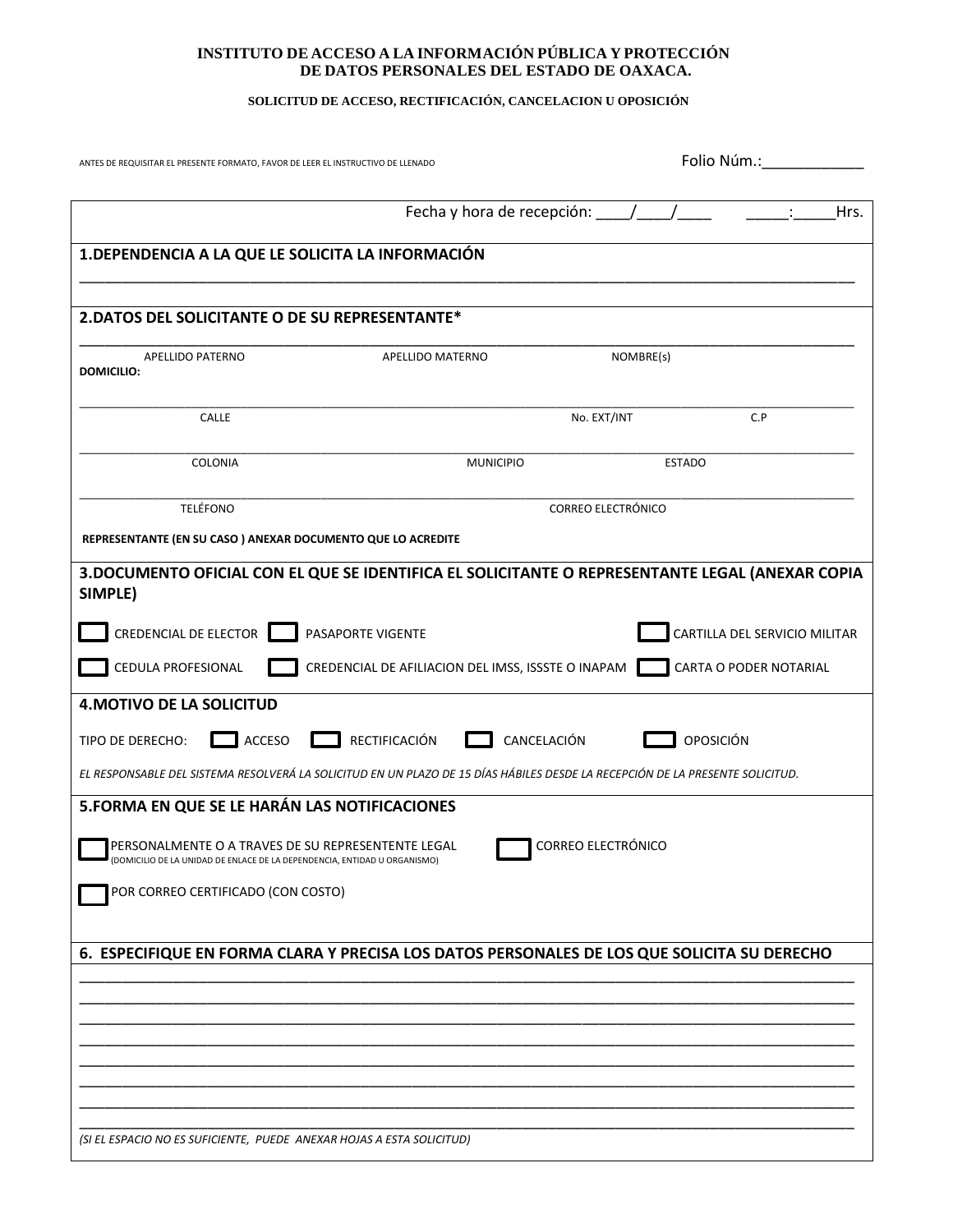# **INSTITUTO DE ACCESO A LA INFORMACIÓN PÚBLICA Y PROTECCIÓN DE DATOS PERSONALES DEL ESTADO DE OAXACA.**

### **SOLICITUD DE ACCESO, RECTIFICACIÓN, CANCELACION U OPOSICIÓN**

| 7.DOCUMENTOS QUE SE DEBEN ADJUNTAR                                                                                                                                                                                                                                              |                                 |  |  |
|---------------------------------------------------------------------------------------------------------------------------------------------------------------------------------------------------------------------------------------------------------------------------------|---------------------------------|--|--|
| a) COPIA DE LA SOLICITUD DEL EJERCICIO DE DERECHOS                                                                                                                                                                                                                              |                                 |  |  |
| b) DOCUMENTO D EIDENTIFICACIÓN Y COPIA PARA SU COTEJO                                                                                                                                                                                                                           |                                 |  |  |
| c) DOCUMENTO CON EL QUE SE ACREDITA LA REPRESENTACIÓN                                                                                                                                                                                                                           |                                 |  |  |
| d) DOCUMENTO EN EL QUE SEÑALE LAS PRUEBAS                                                                                                                                                                                                                                       |                                 |  |  |
| ESTOY ENTERADO Y DE ACUERDO CON EL TRATAMIENTO QUE RECIBIRAN MIS DATOS PERSONALES EN TERMINOS DE L NUMERAL                                                                                                                                                                      |                                 |  |  |
| DECIMO SEXTO DE LOS LINEAMIENTO DE PROTECCION DE DATOS PARA EL ESTADO DE OAXACA.                                                                                                                                                                                                |                                 |  |  |
|                                                                                                                                                                                                                                                                                 |                                 |  |  |
|                                                                                                                                                                                                                                                                                 |                                 |  |  |
|                                                                                                                                                                                                                                                                                 |                                 |  |  |
| <b>FIRMA DEL SOLICITANTE</b>                                                                                                                                                                                                                                                    | NOMBRE Y FIRMA DEL SERVIDOR     |  |  |
|                                                                                                                                                                                                                                                                                 | PÚBLICO QUE RECIBE LA SOLICITUD |  |  |
| <b>INSTRUCTIVO</b>                                                                                                                                                                                                                                                              |                                 |  |  |
| LLENAR A MÁQUINA O LETRA DE MOLDE LEGIBLE.<br>LA SOLICITUD DE ACCESO O CORRECCIÓN DE DATOS PERSONALES PODRÁ PRESENTARSE EN ESCRITORIO LIBRE O FORMATO.                                                                                                                          |                                 |  |  |
| LA UNIDAD DE ENLACE LE AUXILIARÁ EN LA ELABORACIÓN DE LA PRESENTE SOLICITUD.                                                                                                                                                                                                    |                                 |  |  |
| CUANDO LOS DATOS SOLICITADOS NO SE ENCUENTREN EN EL SISTEMA DE DATOS DE LA DEPENDENCIA O ENTIDAD DONDE SE PRESENTA LA SOLICITUD, LA                                                                                                                                             |                                 |  |  |
| UNIDAD DE ENLACE LE INDICARÁ LA DEPENDENCIA O ENTIDAD QUE PUEDE TENERLOS.<br>DATOS DEL DERECHO EJERCIDO                                                                                                                                                                         |                                 |  |  |
| DERECHO DE ACCESO: A TRAVÉS DEL DERECHO DE ACCESO EL INTERESADO PODRÁ OBTENER INFORMACIÓN SOBRE LOS DATOS PERSONALES OBJETO DE                                                                                                                                                  |                                 |  |  |
| TRATAMIENTO POR EL SUJETO OBLIGADO, LA FINALIDAD DEL TRATAMIENTO Y EN SU CASO, EL ORIGEN DE DICHOS DATOS.                                                                                                                                                                       |                                 |  |  |
| DERECHO DE RECTIFICACIÓN: A TRAVÉS DEL DERECHO DE RECTIFICACIÓN EL INTERESADO PODRÁ SOLICITAR AL SUJETO OBLIGADO QUE SE MODIFIQUEN LOS<br>DATOS QUE RESULTEN SER INEXACTOS O INCOMPLETOS.                                                                                       |                                 |  |  |
| DERECHO DE CANCELACIÓN: EL EJERCICIO DEL DERECHO DE CANCELACIÓN DARÁ LUGAR A QUE SE BLOQUEE CUALESQUIERA DATOS PERSONALES QUE EL SUJETO                                                                                                                                         |                                 |  |  |
| OBLIGADO DISPONGA DE USTED EN SUS SISTEMAS. EN CASO DE QUE DESEE EJERCER EL DERECHO DE CANCELACIÓN SOBRE DETERMINADOS DATOS, DEBERÁ                                                                                                                                             |                                 |  |  |
| INDICAR EN UN DOCUMENTO ADICIONAL A QUE DATOS SE REFIERE, APORTANDO A EFECTO EL DOCUMENTO QUE LO JUSTIFIQUE, EN SU CASO.                                                                                                                                                        |                                 |  |  |
| LA CANCELACIÓN NO PROCEDERÁ CUANDO LOS DATOS DE CARÁCTER PERSONAL DEBAN SER CONSERVADOS DURANTE LOS PLAZOS PREVISTOS EN LAS<br>DISPOSICIONES APLICABLES O EN LAS RELACIONES CONTRACTUALES ENTRE USTED Y EL SUJETO OBLIGADO.                                                     |                                 |  |  |
|                                                                                                                                                                                                                                                                                 |                                 |  |  |
| DERECHO DE OPOSICION: EL DERECHO DE OPOSICIÓN ES EL DERECHO DEL INTERESADO A QUE NO SE LLEVE A CABO EL TRATAMIENTO DE SUS DATOS DE<br>CARÁCTER PERSONALES O SE CESE EN EL MISMO EN LOS SIGUIENTES SUPUESTOS:                                                                    |                                 |  |  |
| l . CUANDO NO SEA NECESARIO SU CONSENTIMIENTO PARA EL TRATAMIENTO COMO CONSECUENCIA DE UN MOTIVO LEGITIMÓ Y FUNDADO, REFERIDO A SU                                                                                                                                              |                                 |  |  |
| CONCRETA SITUACIÓN PERSONAL.                                                                                                                                                                                                                                                    |                                 |  |  |
| 2. CUANDO SE TRATE DE SISTEMAS QUE TENGAN POR FINALIDAD LA REALIZACIÓN DE ACTIVIDADES DE PUBLICIDAD Y PROSPECCIÓN COMERCIAL                                                                                                                                                     |                                 |  |  |
| 3. CUANDO EL TRATAMIENTO TENGA POR FINALIDAD LA ADAPTACIÓN DE UNA DECISIÓN REFERIDA AL INTERESADO                                                                                                                                                                               |                                 |  |  |
| CUANDO SU OPOSICIÓN SE REALICE CON BASE AL PUNTO UNO SE DEBERÁ HACER CONSTAR EN DOCUMENTO ADICIONAL LOS MOTIVOS FUNDADOS Y                                                                                                                                                      |                                 |  |  |
| LEGÍTIMOS RELATIVOS A SU RELACIÓN PERSONAL.                                                                                                                                                                                                                                     |                                 |  |  |
| <b>INFORMACIÓN GENERAL</b><br>· EL FORMATO ESTÁ DISPONIBLE EN LAS UNIDADES DE ENLACE; LAS OFICINAS, REPRESENTACIONES Y DELEGACIONES DE LAS DEPENDENCIAS Y ENTIDADES QUE                                                                                                         |                                 |  |  |
| CUENTEN CON SERVIDORES PÚBLICOS HABILITADOS PARA TALES EFECTOS; Y A TRAVÉS DE LOS SITIO DE INTERNET DE DEPENDENCIAS, ENTIDADES Y DEL INSTITUTO                                                                                                                                  |                                 |  |  |
| DE ACCESO A LA INFORMACIÓN PÚBLICA Y PROTECCIÓN DE DATOS PERSONALES DE OAXACA. (www.iaipoaxaca.org.mx)                                                                                                                                                                          |                                 |  |  |
| · LA SOLICITUD PODRÁ HACERSE PERSONALMENTE O POR REPRESENTANTE EN LAS UNIDADES DE ENLACE DE LAS DEPENDENCIAS O ENTIDADES, O EN SUS<br>OFICINAS, REPRESENTACIONES Y DELEGACIONES, SIEMPRE Y CUANDO CUENTEN CON SERVIDORES PÚBLICOS HABILITADOS PARA ESOS EFECTOS. LA UNIDAD DE   |                                 |  |  |
| ENLACE LE ENTREGARÁ O ENVIARÁ POR CORREO SEGÚN CORRESPONDA, UN ACUSE DE RECIBO CON FECHA DE PRESENTACIÓN Y EL NÚMERO DE FOLIO QUE                                                                                                                                               |                                 |  |  |
| CORRESPONDA.                                                                                                                                                                                                                                                                    |                                 |  |  |
| . USTED PUEDE REPRODUCIR ESTE FORMATO EN PAPEL BOND BLANCO.<br>· EN NINGÚN CASO LA DEPENDENCIA O ENTIDAD PODRÁ CONDICIONAR LA ENTREGA DE LA INFORMACIÓN, PIDIÉNDOLE QUE MOTIVE O JUSTIFIQUE SU USO.                                                                             |                                 |  |  |
| · POR RAZONES DE SEGURIDAD DE SUS DATOS PERSONALES, SE REQUIERE PRESENTAR IDENTIFICACIÓN OFICIAL CON FOTOGRAFÍA TANTO PARA SOLICITAR COMO PARA                                                                                                                                  |                                 |  |  |
| RECIBIR LA INFORMACIÓN SOLICITADA.                                                                                                                                                                                                                                              |                                 |  |  |
| · EN CASO DE PRESENTAR LA SOLICITUD MEDIANTE REPRESENTANTE LEGAL. DEBERÁ ACREDITARSE LA REPRESENTACIÓN CON LA DOCUMENTACIÓN LEGAL<br>CORRESPONDIENTE.                                                                                                                           |                                 |  |  |
| • NO PODRÁN SOLICITARSE MÁS DOCUMENTOS QUE LOS SEÑALADOS EN ESTE FORMATO.                                                                                                                                                                                                       |                                 |  |  |
| · ELACCESO Y CORRECCIÓN DE DATOS PERSONALES ES GRATUITO. SU ENVIÓ POR MENSAJERÍA O REPRODUCCIÓN EN COPIAS CERTIFICADAS GENERA UN COSTO.                                                                                                                                         |                                 |  |  |
| · SI USTED REALIZA UNA NUEVA SOLICITUD, RESPECTO DEL MISMO SISTEMA DE DATOS PERSONALES, DENTRO DE LOS 12 MESES SIGUIENTES A LA FECHA DE SU                                                                                                                                      |                                 |  |  |
| PRIMERA SOLICITUD, USTED DEBERÁ PAGAR COMO MÁXIMO LOS COSTOS DE REPRODUCCIÓN Y ENVÍO DE LA INFORMACIÓN.<br>. LA UNIDAD DE ENLACE DEBE EMITIR UNA RESOLUCIÓN COMO RESPUESTA A SU SOLICITUD DE ACCESO A DATOS PERSONALES EN UN PLAZO MÁXIMO DE 15 DÍAS                            |                                 |  |  |
| HÁBILES SIGUIENTES A SU PRESENTACIÓN.                                                                                                                                                                                                                                           |                                 |  |  |
| · EN CASO DE HABER SOLICITADO LA CORRECCIÓN PARCIAL O TOTAL DE SUS DATOS PERSONALES. LA UNIDAD DE ENLACE DEBERÁ EMITIR UNA RESOLUCIÓN DE<br>PROCEDENCIA O IMPROCEDENCIA, ASÍ COMO UNA CONSTANCIA DE HABER REALIZADO LA CORRECCIÓN PARCIAL O TOTAL DE SUS DATOS PERSONALES, COMO |                                 |  |  |
| RESPUESTA A SU SOLICITUD DENTRO DE LOS 15 DÍAS HÁBILES SIGUIENTES A LA FECHA DE LA SOLICITUD.                                                                                                                                                                                   |                                 |  |  |
| · CUANDO EL PARTICULAR HAYA SOLICITADO LA REPRODUCCIÓN DE LA INFORMACIÓN DE SUS DATOS PERSONALES O CORRECCIÓN DE LOS MISMOS EN COPIAS                                                                                                                                           |                                 |  |  |
| CERTIFICADAS, LOS PLAZOS DE RESOLUCIÓN COMENZARAN A CORRER A PARTIR DEL DÍA HÁBIL SIGUIENTE A AQUÉL EN QUE COMPRUEBE HABER CUBIERTO LOS                                                                                                                                         |                                 |  |  |
| DERECHOS CORRESPONDIENTES.<br>· EN CASO DE QUE LE SEA NOTIFICADA LA NEGATIVA A SU SOLICITUD DE ACCESO O CORRECCIÓN DE DATOS PERSONALES, PODRÁ INTERPONER POR SÍ MISMO O                                                                                                         |                                 |  |  |
| A TRAVÉS DE SU REPRESENTANTE LEGAL, EL RECURSO DE REVISIÓN ANTE EL INSTITUTO DE ACCESO A LA INFORMACIÓN PÚBLICA Y PROTECCIÓN DE DATOS                                                                                                                                           |                                 |  |  |
| PERSONALES DE OAXACA, DENTRO DE LOS 15 DÍAS HÁBILES SIGUIENTES A LA FECHA DE LA NOTIFICACIÓN.<br>· TAMBIÉN PROCEDE EL RECURSO DE REVISIÓN SI NO RECIBE RESPUESTA A SU SOLICITUD TRANSCURRIDO EL PLAZO MÁXIMO DE RESOLUCIÓN, O CUANDO LA                                         |                                 |  |  |
| DEPENDENCIA O ENTIDAD ENTREGUE AL SOLICITANTE SUS DATOS PERSONALES O LA CORRECCIÓN DE LOS MISMOS EN UN FORMATO INCOMPRESIBLE.                                                                                                                                                   |                                 |  |  |
|                                                                                                                                                                                                                                                                                 |                                 |  |  |

PARA SUGERENCIAS, DUDAS O QUEJAS, PUEDE COMUNICARSE A LOS TELS. 51 511 90, 51 522 57 O 01 800 00 43247, O BIEN REMITIRSE A LA PÁGINA DE INTERNET www.iaipoaxaca.org.mx